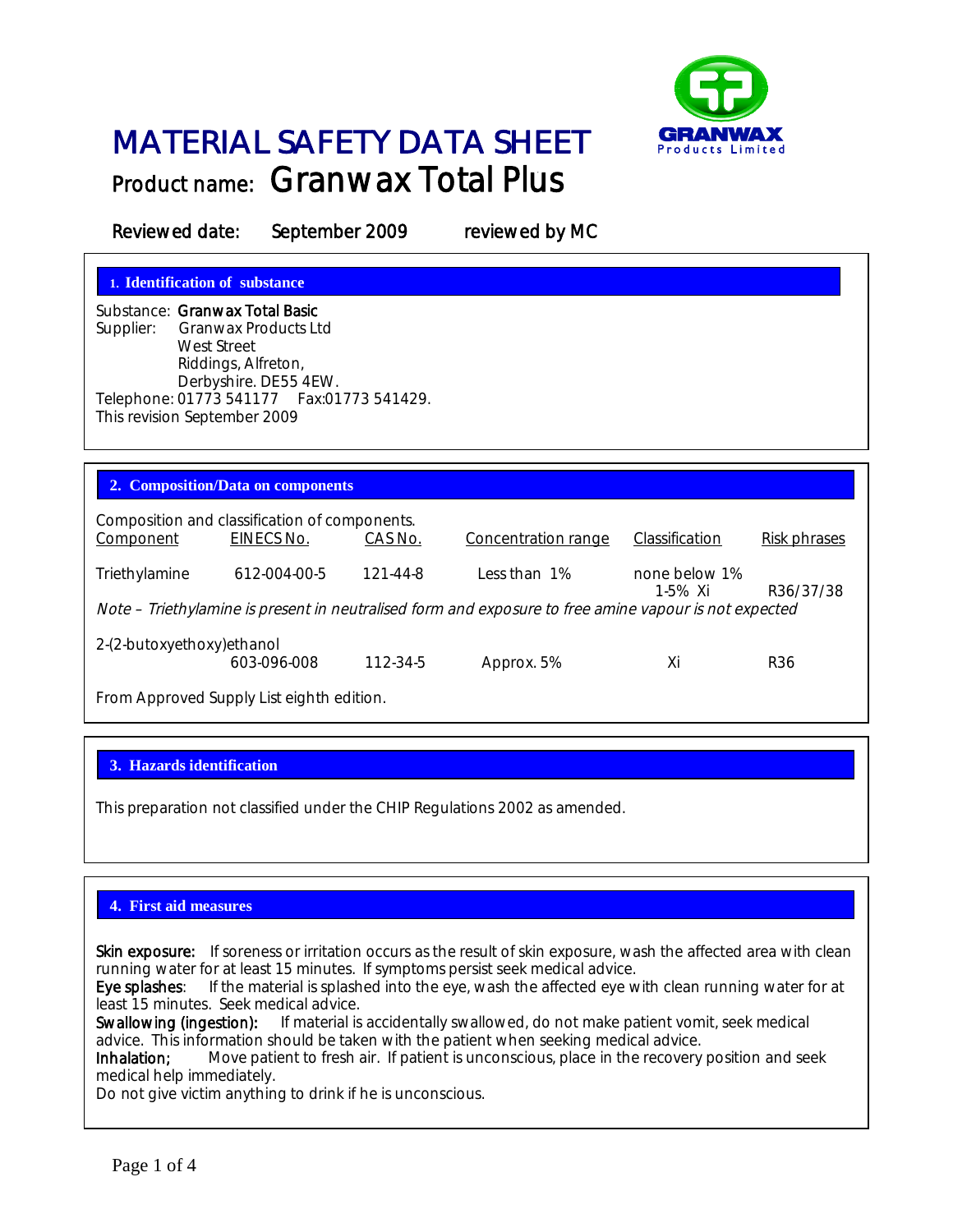

# MATERIAL SAFETY DATA SHEET

Product name: Granwax Total Plus Reviewed date: September 2009 reviewed by MC

### **5. Fire fighting measures**

Non flammable water based liquid. Product will produce toxic fumes in a fire if water component boiled off. Fire fighters to wear self contained breathing apparatus.

### **6. Accidental release measures**

Spillages should be contained with a non-combustible adsorbent material and collected for disposal in accordance with the local regulations.

Spillages should not be allowed to run to surface waters.

### **7. Handling & storage**

Protect from freezing and temperatures above 40 C. All chemical preparations should be stored securely where they cannot be interfered with or used by unauthorised persons.

### **8. Exposure controls & personal protection**

UK Workplace Exposure Limits (WEL) as per HSE Doc. EH40/2005

| Triethylamine             | 42 mg/m3 | 8 hour TWA 17 mg/m3 | 15 min. STEL Sk |
|---------------------------|----------|---------------------|-----------------|
| 2-(2-butoxyethoxy)ethanol | no std   | 8 hour TWA no std   | 15 min. STEL Sk |

Sk - Can be absorbed through skin

From HSE Doc. EH 40/2005 and manufacturers information.

Exposure controls:

Occupational exposure controls;

Respiratory protection: Provide sufficient ventilation during use to ensure WEL is not reached; if this is not possible organic vapour filter masks should be used (A1 or A2 EN 141).

Hand protection: All types of protective gloves are suitable to protect the hands during use, product does not attack rubber, latex nitrile or other similar materials. Suitable work-wear or overalls should used to protect clothing and skin.

Eye protection: Safety glasses/goggles with side shields or face shield should be used when handling this material to protect from liquid droplets or splashes.

Keep away from foodstuffs, drinks and tobacco. Wash hands before breaks and at end of work. Keep working clothes separate. Immediately remove contaminated clothing.

Environmental exposure controls;

No specific environmental legislation applies, but good practice should be followed. The product should not be allowed to spill or run into surface waters.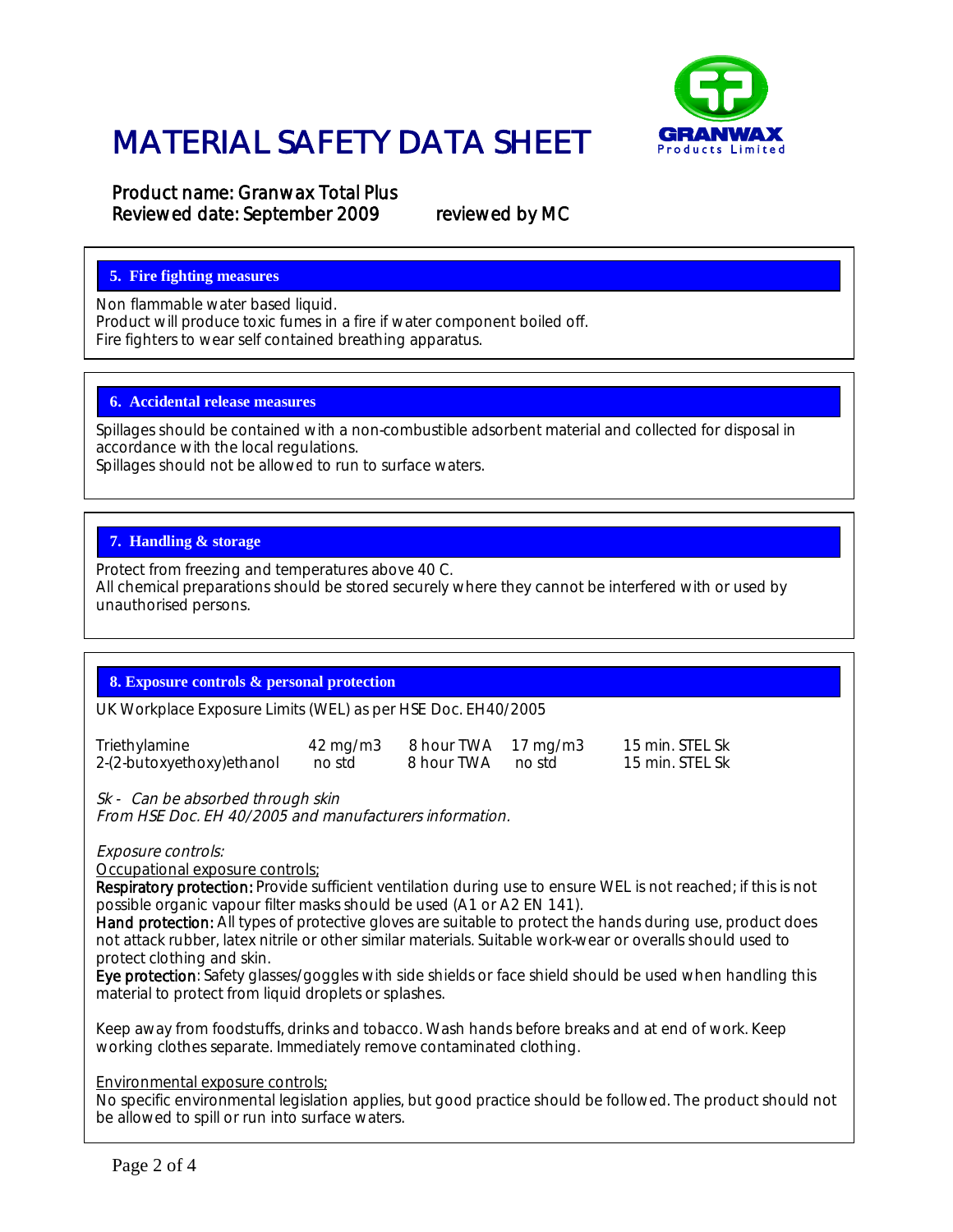

## MATERIAL SAFETY DATA SHEET

Product name: Granwax Total Plus Reviewed date: September 2009 reviewed by MC

| 9. Physical and chemical properties |  |  |
|-------------------------------------|--|--|
|                                     |  |  |

| Appearance:           |
|-----------------------|
| pH:                   |
| Melting point / range |
| Flammability          |
| Explosive properties  |
| Vapour pressure       |
| Solubility            |
|                       |

white liquid **Odour:** Odour: Organic pH: Approx. 8.5 Boiling point / range: 100 C Not applicable Flash point: Above 100 C<br>
Not applicable Autoflammability: Not applicable Not applicable Autoflammability:<br>
Not applicable Cxidising properties Not applicable Coxidising properties: none<br>23 mbar at 25 C Relative density: SG 1. 23 mbar at 25 C Relative density: SG 1.05<br>
Fully water soluble Partition coefficient: n-octand

n-octanol / water Not determined

### **10. Stability and reactivity**

This preparation is generally stable.

### **11. Toxicological information**

The product is of low general toxicity. LD50oral(rat) >2000 mg/kg (Based on raw material information) Reducing the periods of skin exposure to any substance or preparation will reduce the risk of sensitization or other irritation occurring.

### **12. Ecological information**

Aquatic toxicity: Fish toxicity LC50 :> 500mg/kg. Bacteria toxicity: ECO :> 10000mg/kg (Based on raw material information)

### **13. Disposal considerations**

Any surplus or waste arising from the normal use of this preparation must be disposed of in accordance with the Hazardous Waste Regulations 2005 and is classified as 07 02 99